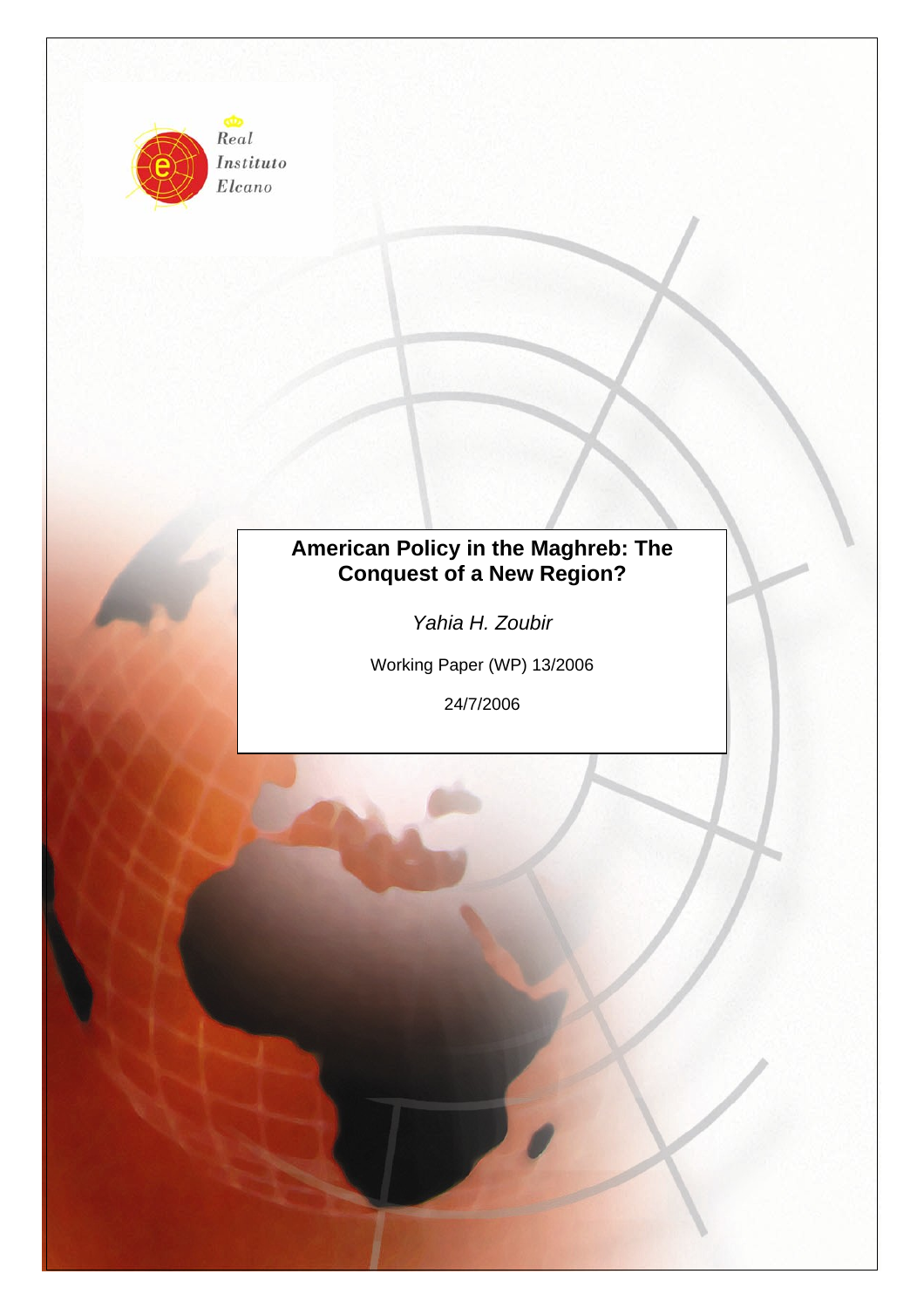

# **American Policy in the Maghreb: The Conquest of a New Region?**

*Yahia H. Zoubir* <sup>∗</sup>

**Summary**: Numerous analysts in France and in the Maghreb suggest –and worry– that the United States is showing too much interest in the Maghreb and that it wishes to displace French influence in the area. But what is really happening? What are US interests in the Maghreb? Is it true that the United States aspires to eliminate French and European influence in the region? Is it also true that the United States, through the Middle East Partnership Initiative (MEPI) and the Millennium Challenge Account seeks to undermine the Euro-Mediterranean Partnership (Barcelona Process)? The principal assumption in this Working Paper is that the United States is undeniably interested in the area, which has become of strategic importance since the terrorist attacks of 11 September 2001. However, although American interest in the Maghreb is real enough, it is less ambitious and less worrying for European interests, France's in particular, than one may be led to believe. In fact, transatlantic relations in the area are more complementary than competitive. $1$ 

#### **Evolution of US Relations with the Maghreb**

 $\overline{a}$ 

For many decades, the United States generally paid little attention to the Maghreb, as American policymakers considered it fell within Europe's zone of influence, France's in particular. However, during certain periods the United States showed greater economic and political interest. There have been at least three periods during which the United States paid particular attention to the Maghreb: the Second World War, the decolonisation period in the 1950s and 1960s and, finally, the conflict in the Western Sahara up until the 1980s. During the Cold War, the United States seldom perceived the Maghreb as a regional entity, despite its geopolitical importance, and preferred to maintain bilateral relations with each individual state. The Maghreb as a regional entity was significant only insofar as the events in the area could have negative consequences on the stability of Southern Europe, NATO's southern flank. Throughout the Cold War period, the main objective was curbing communist influence, in particular that of the USSR, and promoting Western interests. In spite of its close relations with Morocco and Tunisia, America relied on France, the old colonial power, to play a dominant role in the region. Therefore, until the beginning of the 1990s, there was no American regional policy in the Maghreb. But since the end of the Cold War and the collapse of the Eastern bloc, a regional policy, dictated by the global strategy of the unrivalled American unrivalled, was gradually seen to be taking shape. Thus, since the end of the 1990s, American policy has obviously been favourable to the emergence of a regional entity in the Maghreb, an integrated market economy following the concept of 'trading blocks' or trade zones. Even if Libya was initially excluded from this plan, the United States will now undoubtedly consider its eventual integration into the zone which extends from Libya to Morocco and includes the

<sup>∗</sup> *Professor of International Relations and Management, Euromed Marseille School of Management, France* 

<span id="page-1-0"></span><sup>&</sup>lt;sup>1</sup> See Yahia H. Zoubir, 'Les Etats-Unis dans l'espace euro-méditerranéen: complémentarité, rivalité et réajustement d'influence', *Géoéconomie*, nr 35, autumn 2005, Paris, p. 65-83.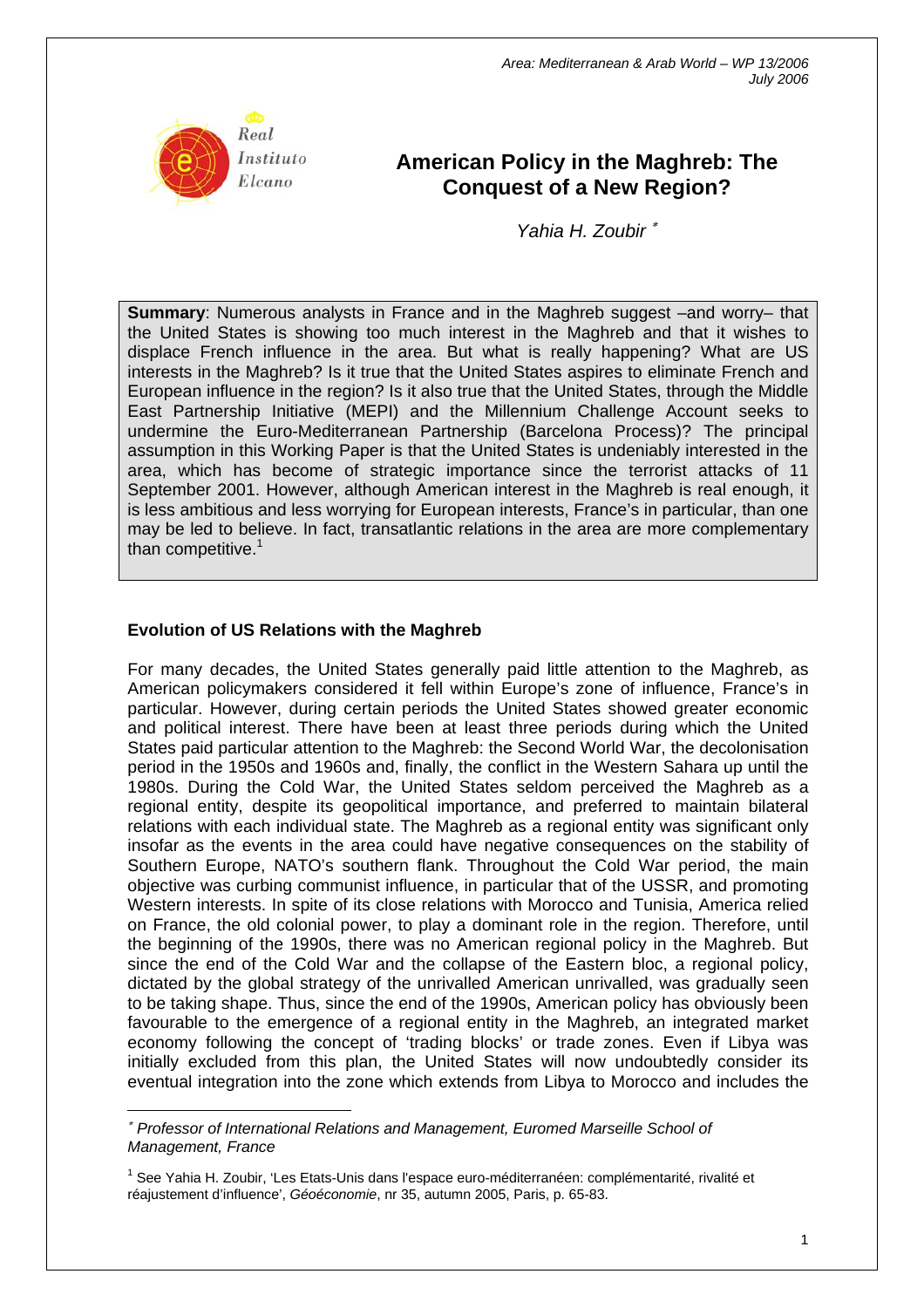Western Sahara. Normalisation with Libya since December 2003, the re-establishment of full diplomatic relations and the removal of Libya from the list of states that sponsor terrorism on 15 May 2006 makes Libya's eventual integration in the US scheme a matter of time.

During the period which followed the Cold War, America's interest in the Maghreb increased initially because of the inevitable globalization, but even more so because of the events of 9/11. Hence, since the anti-American attacks, the United States has paid even greater attention to this area, especially since many members of the al-Qaeda terrorist network, of so-called 'Arab Afghans,' are of North African origin. By the end of the 1990s, American politicians were lured by a vision of the Maghreb as a promising regional economic entity. However, the neither-peace-nor-war situation in the Western Sahara continues to be a source of tension in the area and remains the principal point of discord between Algeria and Morocco, the two countries that form the backbone of the process of regional integration. Since its beginning in 1975, the Western Sahara conflict aggravated tensions in Algerian-Moroccan relations, thus making their economic integration difficult as long as the dispute between Morocco and the Sahrawi nationalists remains unsolved.<sup>[2](#page-2-0)</sup>

## **US Policy Objectives in the Maghreb**

The United-States now supports a type of development favouring long-lasting economic growth in the Maghreb. Officially, 'The United States has an interest in the stability and prosperity of North Africa, a region that is undergoing important changes. In particular, we are seeking to strengthen our relations with Morocco, Tunisia, and Algeria, and to encouragedemocratic development and economic reform'.<sup>3</sup> Thus, before the events of 9/11, the principal American interest was primarily economic, the indicator of this most clearly being the Eizenstat Initiative or Economic Alliance between the United States and North Africa. Launched in 1999, it was later renamed the American Economic Program for North Africa, whose objective was to reinforce the links between the United States and the Maghreb's three central countries in terms of trade and investments. The goal was twofold: 'to better support the trade between our countries, to incite a greater number of American companies to invest in the area, to create well remunerated jobs [...] and also to encourage the reduction of the internal barriers between the North African countries which have slowed down normal flows of trade between these countries.<sup>[4](#page-2-2)</sup> This declaration, coupled with the encouragement for Algeria and Morocco to reopen their land border, closed since August 1994, implicitly expresses the support for the three central Maghreb countries to revive the moribund Arab Maghreb Union (AMU), founded in February 1989. The American Economic Program for North Africa –which now forms part of the Broader Middle East and North Africa initiative (BMENA)– is a constant reminder that the United States wish the Maghreb to become an integrated entity, which will eventually extend eastwards. It is quite likely that, in the long run, the United States would wish to see a North African entity, which would include Egypt –which already has the status of observer in the AMU–, a close ally to the United States that would be used as a link in the chain of normalisation of relations with Israel.

For the most part of the 1990s, the prime US concern in the Maghreb was the extremely unstable situation in Algeria. The country's instability was also the main reason why the United States, following the example of other countries, wished to maintain the *status quo* in the conflict over the Western Sahara. The strong emergence of radical Islamism, the

<span id="page-2-1"></span>Available at: *http://www.au.af.mil/au/awc/awcgate/nss/nss\_dec2000\_contents.htm*. 4

<span id="page-2-0"></span> 2 Yahia H. Zoubir, 'Algerian-Moroccan Relations and their Impact on Maghrebi Integration', *Journal of North African Studies*, vol. 5, nr 3, autumn 2001, p. 43-74. 3 *A National Security Strategy for a Global Age*, The White House, Washington DC, December 2000.

<span id="page-2-2"></span>Stuart E. Eizenstat, Undersecretary for Economic, Business, and Agricultural Affairs. Third Annual Les Aspin Memorial Lecture, The Washington Institute for Near East Policy, Washington DC, 8 March 1999.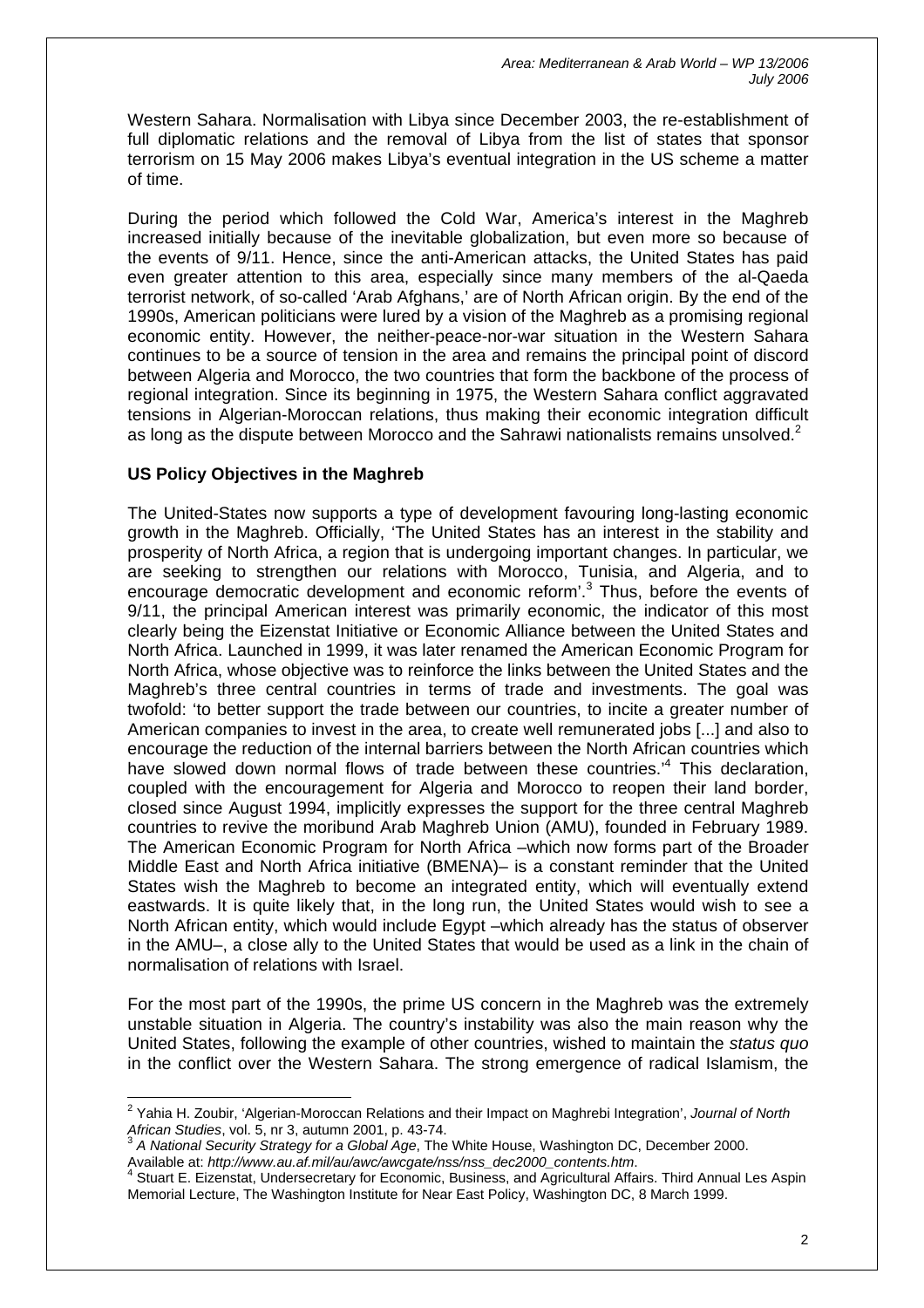chaos envisaged by analysts in the event of an Islamist triumph through the ballot box, as well as the unforeseen consequences of the armed uprising, all reinforced the strategic importance of Morocco. In the eyes of Americans and many Europeans, in particular the French, Morocco was perceived until the terrorist attacks in Casablanca in May 2003 as a stronghold because of its alleged internal stability and its geographical situation; most had considered Morocco a bulwark against radical Islamism. The fear of the United States and also of Europe was that the destabilisation of Algeria or Morocco might have unforeseen effects, with terrible consequences for Europe. Hence, a weakened Moroccan government would make possible the rise of radical *jihadist* Islamism within the country, which would then provoke a massive emigration towards Europe. During the Algerian crisis, particularly in the period 1992-97, when terrorism devastated the country, it is thought that around half a million highly-educated Algerians (software engineers, doctors, educators, etc) fled towards Europe and North America. Undoubtedly, the crisis in Algeria is the major event in the 1990s that encouraged the United States to pay much closer attention to the Maghreb.

## **Morocco: America's Pillar in the Maghreb**

 $\overline{a}$ 

Morocco continues to be the pillar of the American presence for US policy in the Maghreb and the Middle East, particularly for the US Sixth Fleet in the Mediterranean Sea and for the peace process in the Near East. With the end of the Cold War, American economic and military assistance had considerably decreased due to congressional budget restrictions. However, Morocco managed to regain shortly afterwards its position as an important ally for several reasons. The first reason was Moroccan support for the Gulf war in 1991, when it sent 2,000 Moroccan troops to Saudi Arabia. The second reason, as already mentioned, was the instability in Algeria. At a time when the Algerian government was fighting for survival and when the spectre of a radical Islamist revolution was hovering over North Africa, Morocco took on its role as a bulwark against anti-Western extremist forces. Thus, the country once again played the role of protector of Western values against 'Islamist obscurantism' after having fulfilled the function of being a bulwark against Communism during the Cold War. King Hassan II's capacity to repress radical Islamist movements in his country enabled him to become a particularly useful agent against these forces. Hassan II, under his title of 'Commander of the Faithful', and accepted as such by part of Morocco's population, was able to encourage a certain stability owing to his ability to institutionalise Islamism, and also to his tolerance towards some of the minority groups by allowing them to be active within the limits which he himself set. Interestingly, it is this aspect which was used in 1994 as a model by American officials, such as the then Assistant Secretary of State, Robert Pelletreau, to negotiate a compromisebetween the Algerian government and 'moderate' Islamists.<sup>5</sup> The third reason for America's support for Morocco is perhaps related to the acceleration of the economic reforms and the liberalisation of the market, which included large scale privatisations, an approach which coincides with one of America's ideological objectives. Also significant is the support for Morocco within the US Congress, mainly because it is regarded as less hostile towards Israel. In spite of human rights violations, the United States did not change its policy towards Morocco. Thus, the George W. Bush Administration strengthened economic and military cooperation, especially in the fight against terrorism. For the United States, Morocco also distinguishes itself as a model of democracy within the Arab world. The former American ambassador to Morocco Edward Gabriel said in November 2000 that 'with regard to Morocco, we're very excited about its democratic experiment. We in the US State Department believe that Morocco probably is the best democratic experiment that currently is going on in the Middle East'.<sup>[6](#page-3-1)</sup> In November 2003, President Bush announced that the United States would take many

<span id="page-3-0"></span><sup>5</sup> Yahia H. Zoubir, 'Algeria and US Interests: Containing Radical Islamism and Promoting Democracy', *Middle East Policy*, vol. 9, nr 1, March 2002, p. 64-81. 6

<span id="page-3-1"></span>Available at: *http://usembassy-israel.org.il/publish/peace/archives/2000/november/me1117a.html*.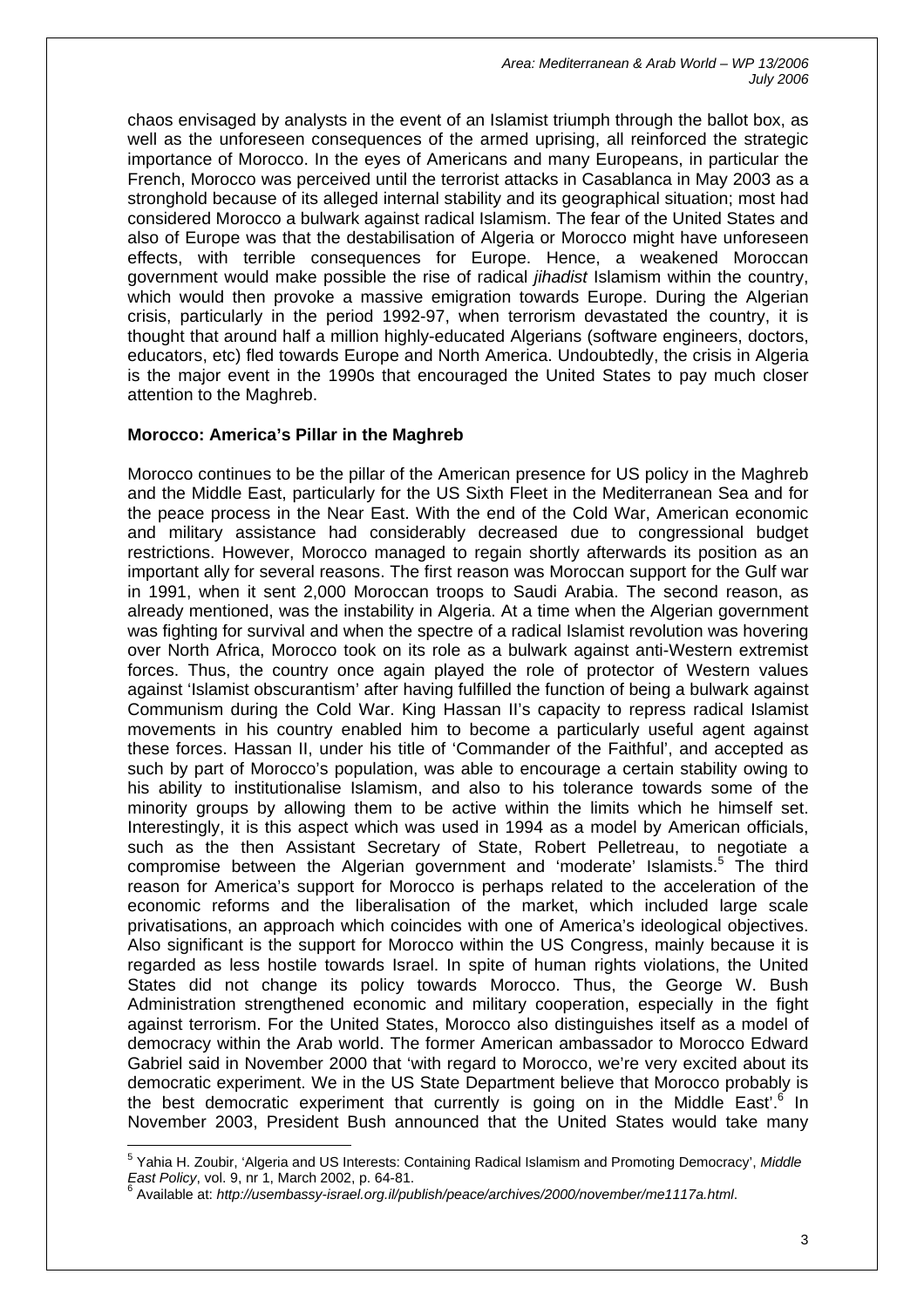important measures to reinforce relations with Morocco, in particular the development of economic and military cooperation, as well as measures to combat terrorism. A year later, the United States granted Morocco the status of 'major non-NATO ally'.<sup>[7](#page-4-0)</sup>

Since its independence in 1956, Morocco has received more American financial assistance than any other Arab country except Egypt. From 1975 onwards, when the conflict in the Western Sahara began, Morocco had obtained more than a fifth of total American aid to Africa, with more than US\$1 billion in military aid alone. In 2002, Morocco received 72% of the total American assistance to the three central Maghreb countries. In 2005, aid accounted for [8](#page-4-1)1.8%, nearly US\$58 million. $8$  Military aid has now risen to US\$20 million in order to help Morocco not only to stop clandestine immigration but also, and above all, to be able to protect its borders and to continue the fight against terrorism. More importantly, in 2004 the United States and Morocco signed a bilateral free trade agreement, which entered into effect in January 2006. It is however noteworthy that, in spite of its proven support for Morocco, Washington refuses to recognise Morocco's sovereignty in the dispute over Western Sahara. Indeed, the US made it clear that the trade agreement with Morocco did not apply to the Western Sahara, in order to avoid conflict with American congressmen who are in favour of the holding of a referendum in the disputed territory, but also to avoid hostility with Algeria which supports Sahrawi nationalists and does not recognise Rabat's occupation. Furthermore, the Moroccan requests that the United States impose a solution favourable to Morocco in the dispute have been rejected. In fact, in 2006, the United States repeatedly asked that Morocco make a serious proposal to help solve the conflict. Gordon Gray, Deputy Assistant Secretary of State for Near Eastern Affairs, declared recently that with respect to the Western Sahara 'the United States continues to seek an acceptable political solution, within the United Nations framework, and has no desire whatsoever to impose a solution [...] The Moroccan government has recently expressed its willingness to write up an autonomy plan for Western Sahara; the United States encouraged Morocco to present a credible proposal so that all parties can analyse it'.[9](#page-4-2)

## **The Staggering Progression of US-Algerian Relations**

At the end of the 1990s, relations between the United States and Algeria advanced considerably at all levels, compared to what they had been hitherto. The political and ideological antagonism of the past gradually disappeared. The best illustration of this development was the official visit of President Abdelaziz Bouteflika to the United States in July 2001. The increasing influence of Algeria within the Organisation of African Unity (OAU, now the African Union), as well as the growing importance of the Algeria-Nigeria-South Africa axis, did not pass unnoticed in Washington, which may even be an active promoter (compared with the failure of the Omega plan which was supported by Senegal and France, that the Senegalese president, Abdoulaye Wade, tried to link to the NEPAD). Regarding the Western Sahara conflict, American politicians are conscious that its resolution is impossible without Algeria's endorsement. This explains Washington's more balanced, less blatantly pro-Moroccan position in recent years. Furthermore, the United States understood well before 9/11 that it was necessary to cooperate with Algeria with regards to global terrorism. Indeed, in March 2001, the director of the FBI, Louis Freeh, visited Algeria to request the assistance of the Algerian authorities in the fight against Osama Bin Laden's network. The 9/11 attacks accelerated the rapprochement between the two countries, at least regarding cooperation on security matters. Despite of certain reservations, Algeria agreed to join the US-led international coalition. Thus, the Algerian authorities gave a list to Washington of several hundred suspects, militant Algerian

<span id="page-4-0"></span><sup>&</sup>lt;sup>7</sup> See: http://www.whitehouse.gov/news/releases/2004/06/20040603-7.html.

<span id="page-4-1"></span><sup>&</sup>lt;sup>8</sup> These figures were calculated from the statistics provided by the US Department of State Congressional Budget Justification for Foreign Operations, Fiscal Years 2004 and 2005.<br><sup>9</sup> Cebricle Conzález de Cesteién (Entration avec Carden Crav), Revye A

<span id="page-4-2"></span>Gabriela González de Castejón, 'Entretien avec Gordon Gray', *Revue Afkar/Idées*, nr 9, winter 2006, p. 15.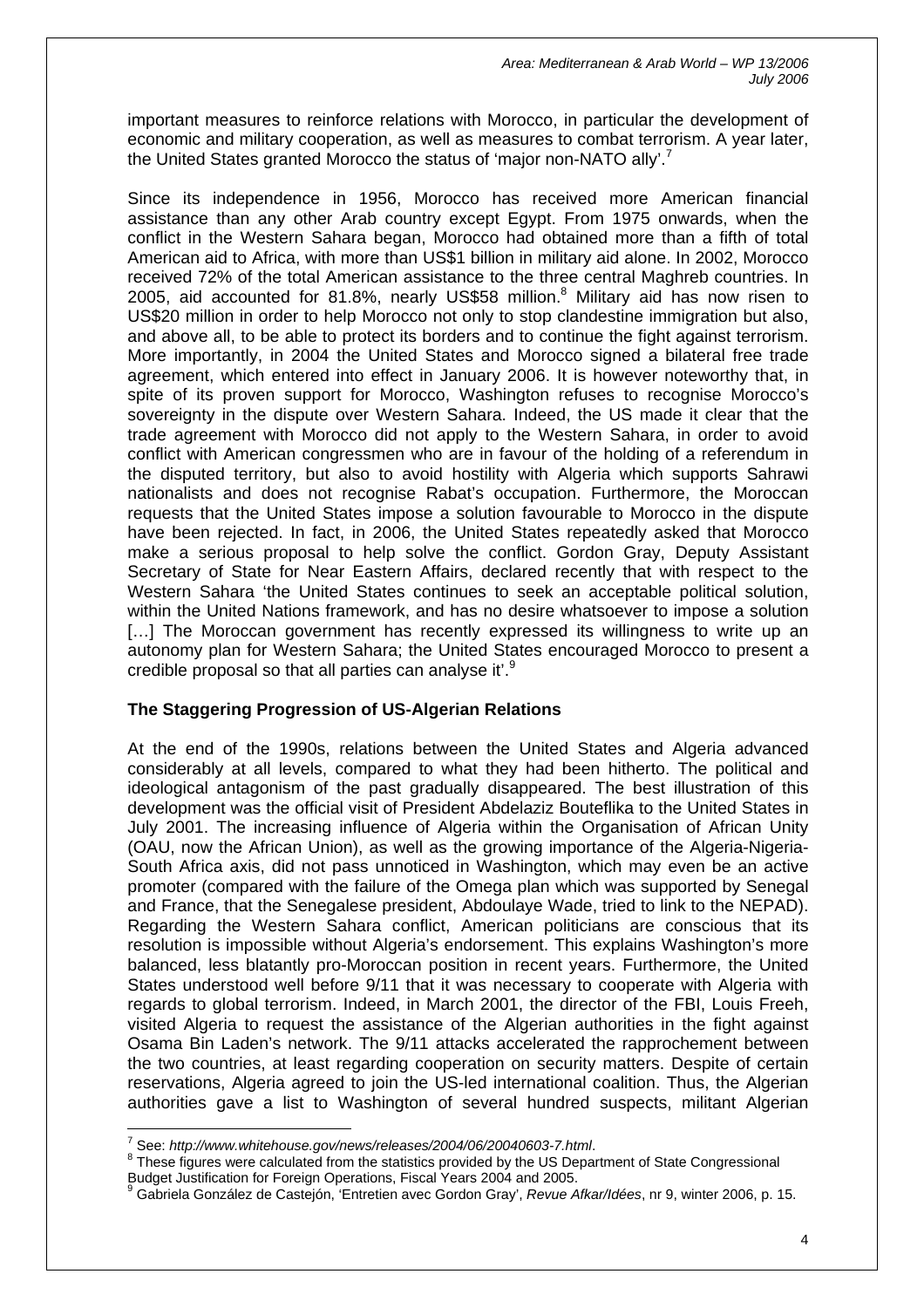Islamists who had taken refuge in Europe and America, and also offered their cooperation on security matters and in exchanges between secret services. President Bouteflika paid a last visit to Washington on 5 November 2001, whose focus was mainly on the global war against terrorism. Algerians obtained positive political results during the visit: support for the fight against terrorism in Algeria, support for the OAU's Algiers Charter on the fight against terrorism, condemnation of violent take-overs of power in Africa and endorsement of Algeria's diplomacy in Africa and the Mediterranean. The CIA, the FBI and the NSA (National Security Agency) continue to request assistance from Algeria, which has acquired invaluable experience in fighting terrorism. More importantly still, while refusing to sell certain types of weaponry to Algeria, the United States agreed to provide effective equipment to the Algerian security forces, making it possible to eliminate the 'residual' armed militant groups in rural areas. This of course made it possible for Algeria to break the military embargo to which it had been subjected since the cancellation of the electoral process in January 1992. Today, however, the United States is willing to consider requests for the purchase of weapons that Algeria might make. Indeed, following his visit to Algeria in February 2006, US Secretary of Defense Donald Rumsfeld declared that the US was studying the possibility of selling sophisticated weapons to Algeria, saying that 'they have things we desire and we have things we can be helpful with'. $<sup>1</sup>$ </sup>

The Assistant Secretary of State for Near Eastern Affairs C. David Welch stated during his trip to Algiers in March 2006 that 'should Algeria strengthen its military cooperation, including the purchase of weapons, the question would be studied thoroughly'.<sup>[11](#page-5-1)</sup> Undoubtedly, Algeria might be interested in purchasing some sophisticated weaponry from the United States but this would not amount to much, especially after the purchase from Russia, its traditional supplier, just a few weeks previously, of 4.7 billion dollars worth of weapons in lieu of the reimbursement of Algeria's debt to Russia. Regardless, there is no evidence that Algerians expressed an interest in purchasing new military, lethal equipment from the United States. However, the issue of arms purchases is quite an interesting development knowing that for almost a decade, due to the tacit embargo to which they were subjected. Algerians had to supply themselves from alternative markets in the former communist bloc, South Africa and Turkey. Of course, this rapprochement between Washington and Algiers would not have been as easy without the increasingly important regional role that Algeria could play in the safeguarding of security in the Mediterranean, a vital area for the Atlantic Alliance. NATO, having recognised the importance of the relationship which exists between Euro-Atlantic security and stability in the Mediterranean, established a programme of cooperation, as well as joint operations in the Mediterranean with Algerian forces, following Bouteflika's visits in December 2001 and in December 2002 to NATO headquarters in Belgium. Those visits were followed by frequent trips made by high-ranking Algerian military officers to NATO headquarters.

From an economic point of view, relations between Algeria and the United States experienced a remarkable growth. In July 2001, the two countries signed a framework agreement on trade and investment, establishing a consultation procedure which gave way to a bilateral investment agreement, mutual commercial concessions and an agreement on double taxation, enlarging access to the Algerian oil and natural gas resources to multinational corporations. The objective of the agreement is to double the volume of exchanges and to make it possible for American companies to acquire a greater part of the Algerian market, in particular with regards to hydrocarbons (by taking into account the fact that the United States is currently the largest investor in this sector) with US\$4.1 billion<sup>12</sup> –whereas France, Algeria's principal economic partner, invests only US\$500 million –mainly in the hydrocarbons sector. During his visit to Washington in July 2001, Bouteflika had hoped that US investment in Algeria would double in 2005. It seems

<span id="page-5-0"></span><sup>&</sup>lt;sup>10</sup> Will Dunham, 'US boosting ties with Algeria: Rumsfeld', Reuters, 12 February 2006.

<span id="page-5-1"></span><sup>&</sup>lt;sup>11</sup> Cited in Faycal Metaoui, 'Visite de David Welch en Algérie', *El Watan*, Algiers, 15 March 2006.

<span id="page-5-2"></span><sup>12</sup> This figure is provided by the US State Department. See: *http://www.state.gov/r/pa/ei/bgn/8005.htm*.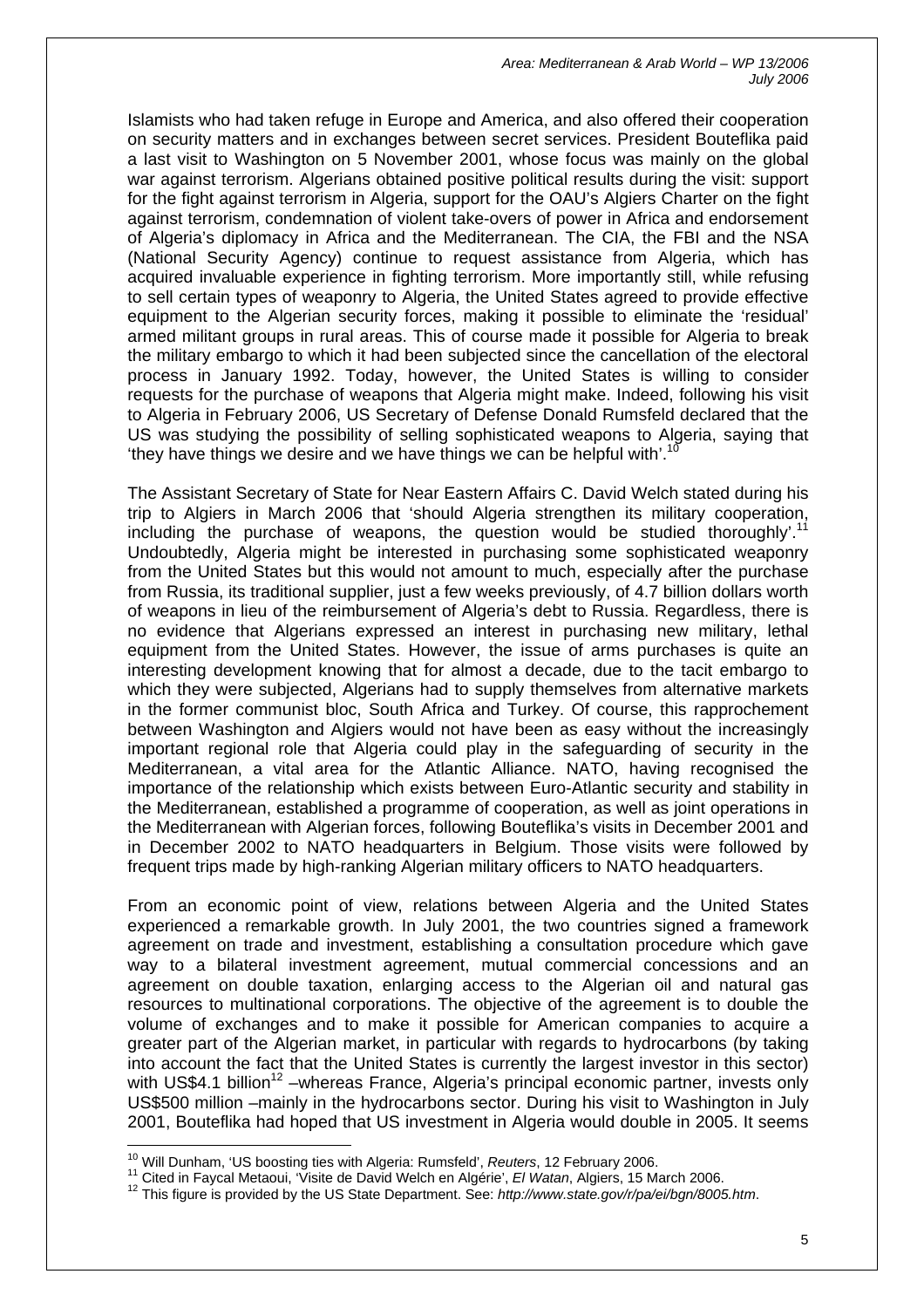however that in the last few years, American companies have also become interested in other sectors outside the energy sector, such as finance, pharmaceutical products, telecommunications and data processing. However, in spite of this positive evolution, American investments, except for the hydrocarbons sector, remain insignificant. Algeria's instability during the 1990s partly explains the low level of American foreign direct investments (FDI); however, the slowness of the economic reforms, the obsolescence of certain infrastructures, and the heavy bureaucracy are just a few reasons which have discouraged American investors. Yet, it should be noted that North Africa in general does not attract a great share of the world's FDI, totalling merely US\$5 billion each year. Algeria, however, succeeded all the same in attracting US\$3.4 billion in 2004, that is to say double the figure of 2003, most of which is in the hydrocarbons sector. There is no doubt that economic relations between Algeria and the United States are going full steam ahead. In fact, the United States became Algeria's leading customer and its third biggest supplier in the first quarter of 2005.<sup>[13](#page-6-0)</sup>

Algerian-American cooperation is gradually extending to other fields, such as those associated with parliamentary activity or the management of banks. In January 2006, for example, a delegation of the National Conference of State Legislatures (NCSL), visited Algeria to share expertise with Algerian legislators. The aim of the delegation, which falls within the context of the US Middle East Partnership Initiative (MEPI), was to evaluate, on the basis of what had been accomplished up until then, what projects were likely to appear in the new programme of cooperation for the biennium 2006-07. Another NCSL delegation, led by Republican Senator Steve Rausschenberger made a visit to Algiers in May 2006.

## **Tunisia: American Nudge for a Democratic Opening**

Since its independence in 1956 and up until 2003, Tunisia had a privileged position on the list of countries friendly to the United States. The exemplary American-Tunisian friendship was threatened only once because of the Israeli bombardment of the headquarters of the Palestine Liberation Organisation (PLO) in Tunis in 1985.<sup>14</sup> Tunisia's pro-Western position proved extremely attractive, as did its model of political, economic and social development. In the 1990s, American policymakers presented Tunisia as an example of a success story: reforms, market liberalisation, secularism, the promotion of women's rights, the unconstrained use of birth control and the elimination of illiteracy. During that decade, the State Department even presented the Tunisian Islamist movement as being much more moderate than the Algerian FIS. Moreover, the United States favours Tunisia for security reasons as proved by the number of joint military operations carried out each year. During the decade-long Algerian crisis, Tunisia, just like Morocco, benefited from strong American support in order to prevent the propagation of radical Islamism and also to dissuade Libya from any attempt to destabilise its Tunisian neighbour. Taking into account its strategic importance, Tunisia has managed to escape, at least publicly, criticism regarding the serious problems of violation of human rights. In contrast with the criticism of the Algerian government by the United States during the 1990s, Tunisia was spared because, like Morocco and Egypt, it justified repression in the name of maintaining the stability and the survival of the government against 'radical' Islamist forces hostile to the Western world. Tunisians benefited from the instability in Algeria to justify their repressive measures against not only Islamist opposition but against all opposition in general.

<span id="page-6-0"></span> $\overline{1}$ 13 'Les Etats-Unis, premier client de l'Algérie au premier trimestre 2005', *Agence France Presse*, 24 April 2005.

<span id="page-6-1"></span>The US Ambassador to Tunisia during that period, Peter Sebastian, told the author in 1987 in Washington that President Habib Bourguiba, though very close to Americans, was on the brink of breaking off diplomatic relations with the US. In Sebastian's words: 'I used all my talent as a diplomat to dissuade him from doing so'.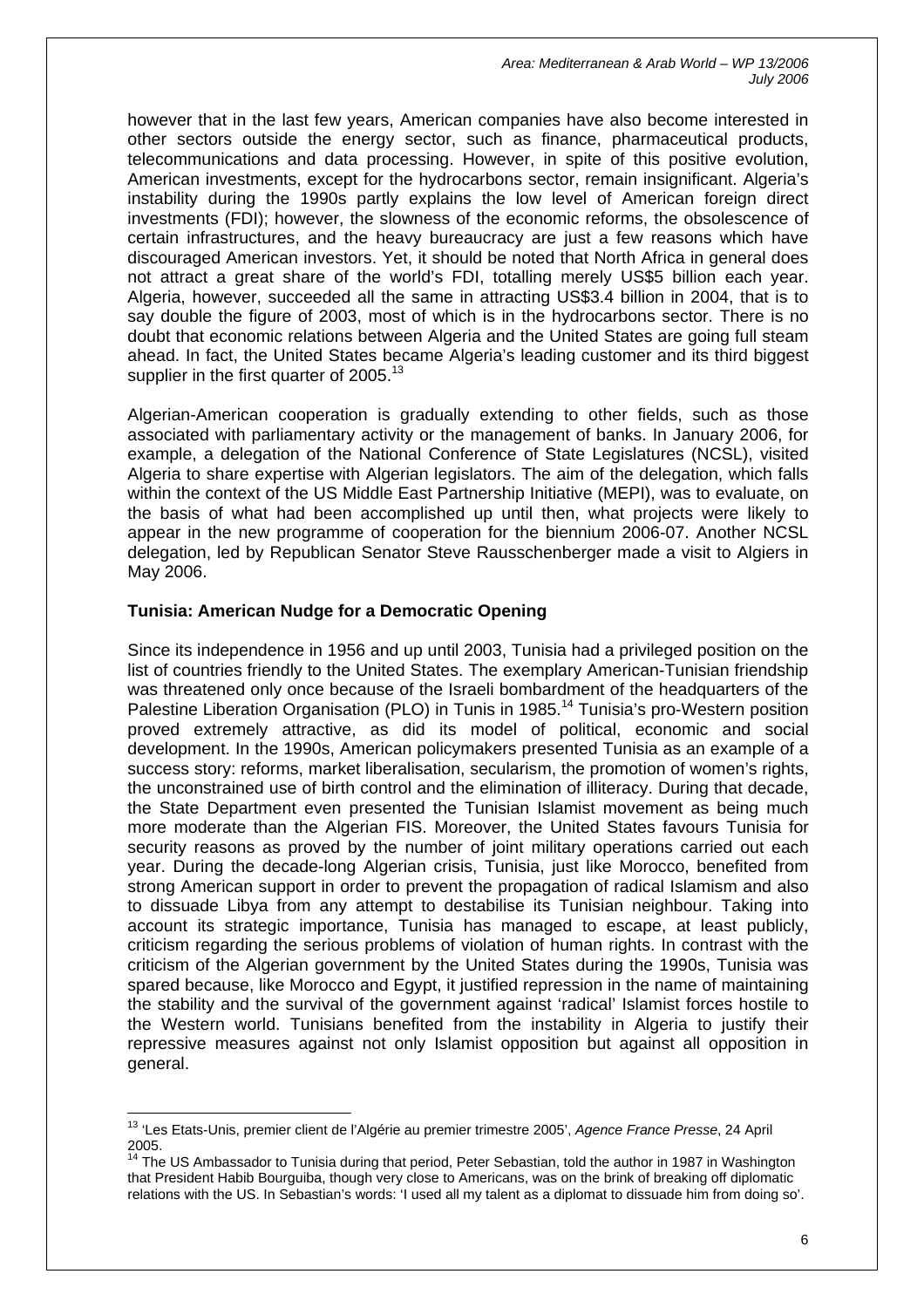Two recent exceptions to American indulgence towards the Tunisian government are notable. During his visit to Tunisia in November 2003, the former Secretary of State Colin Powell criticised the violations of human rights in Tunisia. In February 2004, President Bush said to a baffled Zine Al Abidine Ben Ali that it was necessary for Tunisia to undertake reforms in the areas of freedom of the press and of the legislative system, both legal and electoral. However, apart from these specific reprimands, Tunisia continues to benefit from Washington's support, particularly from the Defense Department, whose leaders wish to maintain Tunisia on the side of the United States. Of course, following the example of other Arab governments, Tunisia benefited from the events of 9/11 and their aftermath and thus succeeded in obtaining support from the United States through its participation in the global fight against terrorism, help to Iraq, recognition of the Iraqi Council of government and participation in peacekeeping operations. Tunisia also played the 'Israeli card' to attenuate criticism from the US and in February 2005 invited the then Israeli Prime Minister Ariel Sharon to come to Tunisia. This tactic recalls that used by King Hassan II when he invited the Prime Minister of Israel, Simon Peres, to Morocco in the summer of 1986, an invitation whose objective was to regain America's favour following the Treaty of Oujda (1984-86) between Morocco and Libya, a treaty which irritated Washington because of the latter's enmity with Tripoli. In Washington, Tunisia still benefits from strong support from Congressmen, impressed with Tunisia's social system, but also in the Defense Department, which lobbies the White House and the State Department to soften criticisms of Ben Ali's authoritarian government.

#### **Libya: The Startling Rehabilitation of the 'Rogue' State**

 $\overline{a}$ 

Undoubtedly, it is American-Libyan relations that have experienced the most extraordinary evolution over the last few years, that is, since 1999. After decades of animosity and head-on confrontation, the two countries, in a very short time, have greatly advanced the normalisation process.<sup>[15](#page-7-0)</sup> The final settlement in 2003 regarding the Lockerbie affair (the bombing of Pan Am flight 103 in December 1988 over Scotland, which was attributed to Libya) constituted the starting point, followed by Libya's startling announcement at the end of December 2003 that it renounced its programmes of weapons of mass destruction (WMD). Cooperation concerning WMDs opened the way to the normalisation of diplomatic relations. The United States and Libya are currently in negotiations to widen the discussions connected with policies on Africa, terrorism, human rights and economic reforms in Libya. Washington would like to have Libya use its influence in Africa by taking 'positive' action: abstain from interfering in the domestic affairs of certain African countries, moderate Mugabe's politics in Zimbabwe, restrain certain opposition groups and temper certain Islamic groups, as was the case when in the summer of 2000 Libyan mediation succeeded in securing the release of Western hostages held by the Islamic group of Abu Sayyaf on the Island of Jolo in the Philippines. There are indications that Libyans are following this new direction.

The United States and Libya have also discussed oil and commercial questions which have resulted in extremely lucrative deals for American companies, which have carried out ceaseless lobbying with the US authorities throughout the 1990s to lift the embargo and for the companies to be able to resume their activities in Libya. The return of American companies to Libya has accelerated in recent months. Hence, in December 2005, Exxon Mobil Corp signed agreements for the exploration and the production of oil with the Libyan National Oil Company (NOC). But it was not until May 2006 that the United States announced that it decided to renew full diplomatic relations with Libya and to remove Libya from the list of countries that support terrorism. Libya has many enemies

<span id="page-7-0"></span><sup>15</sup> See Yahia H. Zoubir, 'The US and Libya: From Confrontation to Normalization', *Middle East Policy*, vol. 13, nr 2, summer 2006, p. 48-70; Yahia H. Zoubir, 'Libya in US Foreign Policy: From Rogue State to Good Fellow?', *Third World Quarterly*, vol. 23, nr 1, February 2002, p. 31-53; and Ronald Bruce St John, *Libya and the United States-Two Centuries of Strife*, University of Pennsylvania Press, Philadelphia, 2002.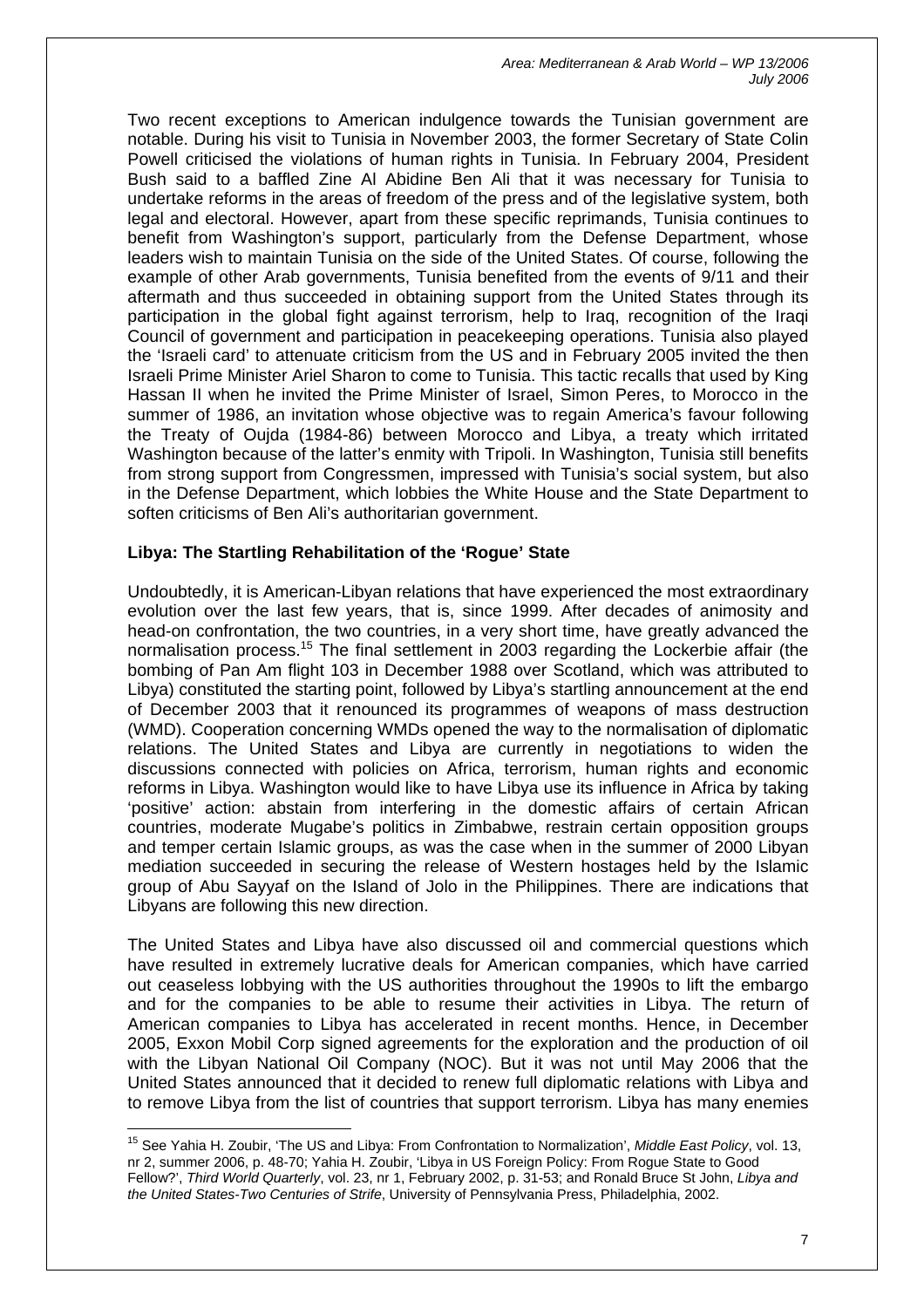in Washington, especially among the neo-conservatives, who would have liked to punish the Libyan government for its past deeds. Shortly after the events of 9/11, at the same time as the decision was taken to overthrow Saddam Hussein's government in Iraq, some of them contemplated the possibility of retaliating against Libya. Conscious that the United States could attack the countries that had helped terrorist groups even in the distant past, Qaddafi made every effort to dissociate his country from terrorism and to normalise relations with the United States, an objective which he had pursued unsuccessfully since the early 1990s. During his speech of 31 August 2002, celebrating his 33rd year in power, Qaddafi declared that 'we must conform to international legality, even if this legality has been distorted and imposed upon us by the United States; otherwise, we will be slaughtered'.<sup>16</sup> However, it should be noted that Libya's decision to abandon WMD and to normalise relations with the United States and Europe was not the result of the war in Iraq as was declared by some members of the Bush administration.<sup>17</sup> In fact, Colin Powell himself concluded after Libya's decision in December 2003 to give up its weapons of mass destruction that diplomacy and persuasion under several US administrations is what enticed Libya to make such a decision.<sup>18</sup> Although Qaddafi's government reduced its assistance to terrorist groups, it also decided to use its relations and its influence over these groups to push forward Libya's interests. And it is precisely its ability to influence international Islamist groups, in particular through the missionary association Al-Dawa Al-Islamiyya, which made it possible for Libya to be included in America's list of countries active in the fight against terrorism. Therefore, following the example of other Arab governments, Libya could legitimately declare that it had been fighting such movements on its territory for three decades now.<sup>[19](#page-8-3)</sup>

Libya is a rich producer of oil and could become a key partner of the United States in the global fight against terrorism. Although some members of Congress remain opposed to Libya's rehabilitation, the United States did nonetheless decide to re-establish full diplomatic relations with Libya and to remove it from the list of states that sponsor terrorism. The removal from the list opens the door for close US-Libyan cooperation. And, for the time being, the US does not seem to be too concerned about the nature of the Libyan regime or of the flagrant violations of human rights in Libya. The Assistant Secretary of State for Near Eastern Affairs C. David Welch recently said 'that our commitment to our citizens, to human rights, and to the President's Freedom Agenda, is unwavering',<sup>20</sup> but improvement of Libya's human records was far from being a condition for its rehabilitation. In fact, analysts of US policy are coming to the conclusion that the United States is progressively abandoning its 'liberty' doctrine, which George W. Bush has boasted about in various speeches.<sup>[21](#page-8-5)</sup>

#### **The Maghreb: Regional Entity within the Framework of American Foreign Policy**

The main goal for the United States is to develop close political, military, economic and security cooperation with the Maghreb states. An examination of official statements, press conferences and various government documents shows that the United States is trying to

<span id="page-8-0"></span><sup>&</sup>lt;sup>16</sup> Cited in Agence France Presse, Tripoli, 31 August 2002.

<span id="page-8-1"></span><sup>17</sup> Ronald Bruce St John, "Libya Is Not Iraq": Preemptive Strikes, WMD and Diplomacy', Middle East Journal,

<span id="page-8-2"></span>vol. 58, nr 3, summer 2004, p. 391-392.<br><sup>18</sup> Colin L. Powell, 'Diplomacy Properly Understood', *State Magazine*, May 2004, p. 2. Available at:<br>*http://www.state.gov/documents/organization/32314.pdf.* 

<span id="page-8-3"></span>*http://www.state.gov/documents/organization/32314.pdf*. 19 See Yahia H. Zoubir, 'Libye: Islamisme radical et lutte antiterroriste', *Revue Maghreb-Machrek*, nr 184, summer 2005, p. 53-66.<br><sup>20</sup> C. David Welch, Assistant Secretary of State for Near Eastern Affairs, Remarks at the USLBA/MEI Policy

<span id="page-8-4"></span>Conference: 'The Path Forward', 23 June 2006. Available at: *[http://us-lba.org/welchremarks.htm](https://webmail.euromed-marseille.com/exchweb/bin/redir.asp?URL=http://us-lba.org/welchremarks.htm)*.

<span id="page-8-5"></span><sup>21</sup> Amr Hamzawy and Michael McFaul, 'The US and Egypt: Giving up on the "liberty doctrine"', *International Herald Tribune*, 3 July 2006. The authors argue that 'from Libya to Iran to Azerbaijan, the Bush administration appears to have downgraded the importance of democracy promotion.'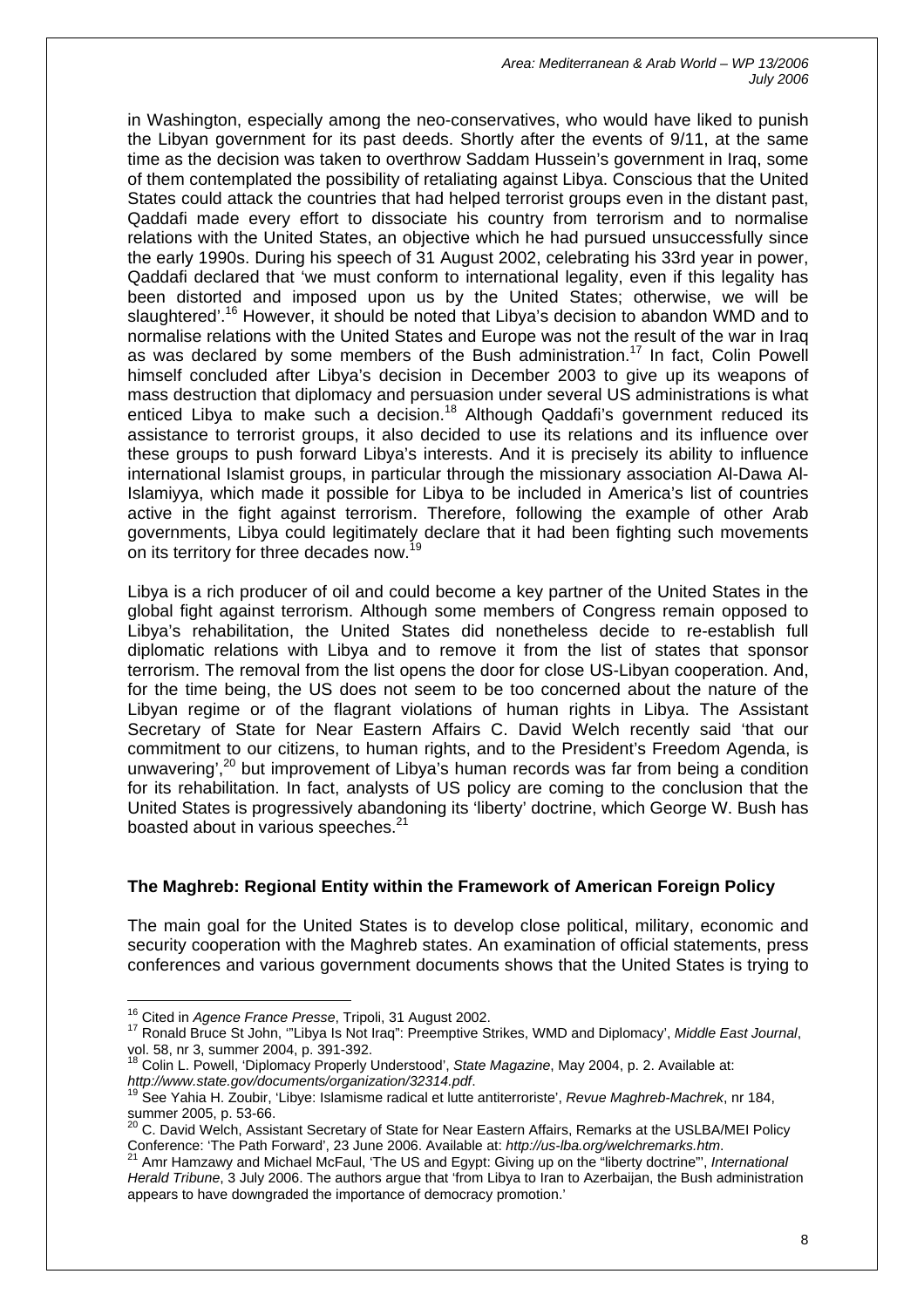set up an economic alliance with the Maghreb by accelerating structural reforms within each country, by offering a greater role to the private sector and by dismantling intraregional barriers, which are obstacles to trade and investment. Americans are also conscious of the importance of oil and natural gas in the area, in particular in Algeria and Libya. In this context, the conflict over the Western Sahara has taken on a new dimension since its persistence remains a major obstacle in achieving America's regional policy objective. This is why, in November 2003, President Bush insisted on the need for Algeria and Morocco to find 'creative and pragmatic ways to solve their differences'.<sup>22</sup> However, this insistence does not fully take into account the positions of the different actors, particularly Algeria's, and as long as both France, and to a lesser degree, the United States, continue to support Morocco, the *status quo* in the Maghreb will most likely prevail. It is thus essential that the Western Sahara conflict be solved fairly and rapidly, in order to permit long-lasting development in the Maghreb. It is certain that the United States' fear is to see the area become a base for recruitment and activities of the al-Qaeda network, thus constituting a real danger to Europe, since many of the al-Qaeda recruits come not only from North Africa but also from the suburbs of European cities. Only three days before the attacks in Madrid on 11 March 2004, the Deputy Commander for the European Command (EUCOM), General Charles Wald, declared that al-Qaeda was in the process of establishing its presence in North Africa.<sup>23</sup> The most important signal of change on a multilateral level to counter this potential and other threats was the pursuit of NATO's Mediterranean Dialogue, which unites countries such as Algeria, Egypt, Israel, Mauritania, Morocco and Tunisia around the same table. The integration of Algeria in the Mediterranean Dialogue represents a major change because it marks an important metamorphosis of the principles which Algeria had defended so resolutely since its independence in 1962. As for the Tunisian and Moroccan governments, their relations with the United States were reinforced even more.

In 2002, President George W. Bush stated in the United States *National Security Strategy Report*, 'We will continue to encourage our regional partners to take up a coordinated effort that isolates the terrorists. Once the regional campaign localizes the threat to a particular state, we will help ensure the state has the military, law enforcement, political, and financial tools necessary to finish the task'.<sup>24</sup> The execution of such a decision consists in establishing tactical alliances and logistical bases throughout the globe. Thus, in 2004, the Commander of the United States European Command, General James L. Jones, affirmed that just like Morocco and Tunisia and the new members of Eastern Europe, other nations could provide invaluable training bases for American military forces.<sup>25</sup> These simple bases, with runways, barracks and electricity, even if of a temporary nature, could be used by expeditionary forces for several months if necessary. States previously isolated on the international scene, such as Algeria (1992-99), would receive weapons and training and could even become the axis of American military interests in the area. 'We are interested in being able to land at bases in Algeria with our aircraft, or train together [...] We think we have a lot to learn from the Algerians',<sup>[26](#page-9-4)</sup> declared General Charles Wald. This declaration came at a time when the United States outlined plans for the deployment of troops abroad, more especially as a substantial reduction in the troops stationed permanently in Germany and in other Western European countries had been expected. This reflected the so called 'forward posture' and 'forward

*http://www.news24.com/News24/Africa/News/0,,2-11-1447\_1496197,00.html*.

<span id="page-9-0"></span><sup>&</sup>lt;sup>22</sup> 'George Bush appelle l'Algérie et le Maroc à faire preuve de créativité et de souplesse pour régler leurs différends', [George Bush calls on Morocco and Algeria to be creative and flexible to resolve their differences],<br>Associated Press (Rabat), 20 November 2003.

<span id="page-9-2"></span><span id="page-9-1"></span>

<sup>&</sup>lt;sup>23</sup> Giles Tremlett, 'US sends special forces into North Africa', *The Guardian*, 15 March 2004.<br><sup>24</sup> The National Security Strategy of the United States of America, The White House, Washington DC, September 2002. Availabl

<span id="page-9-3"></span>Anthea Jonathan, 'US eyes North Africa', Politics, 10 March 2004. Available at:

<span id="page-9-4"></span><sup>26</sup> Giles Tremlett, 'US sends special forces into North Africa', *The Guardian*, 15 March 2004.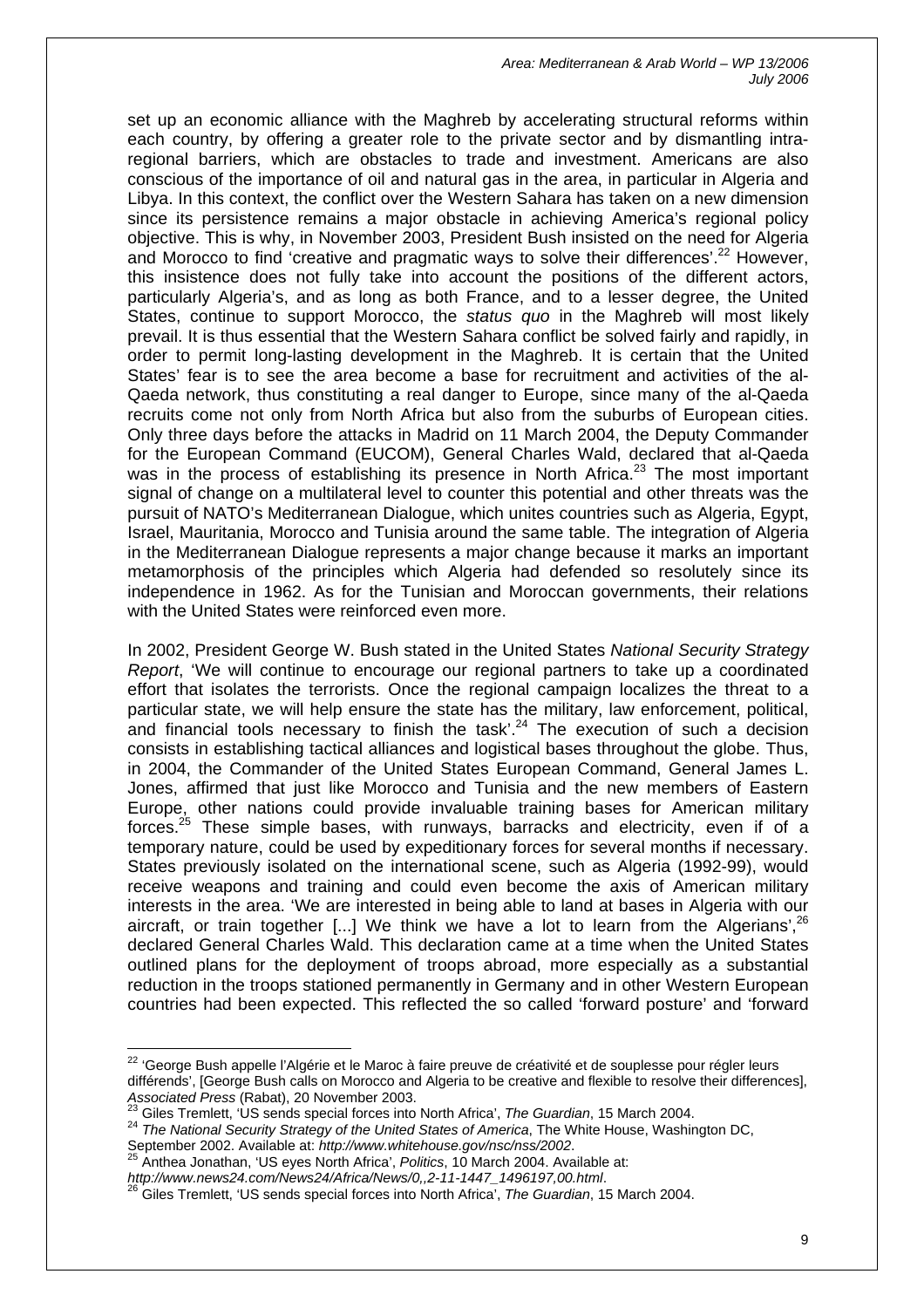presence' regional strategy developed by the US military.<sup>27</sup> This also formed part of the plans aimed at improving political and military relations with the Middle East and North Africa, within the context of the redefinition by the Atlantic Alliance of new threats (terrorism, border security, drug trafficking, illegal immigration and regional instability). This American interest in the Sahel region is related to the Maghreb countries. In this context, even Libya will certainly be included and likely to benefit from military cooperation with the United States. Indeed, in April 2005, General Wald affirmed that a reestablishment of military relations with Libya would largely support the United States in its effort to counterattack the forces of instability in North Africa.<sup>2</sup>

#### **The United States and Security in the Maghreb/Sahel**

Since the events of 9/11, the principal aim of the United States in the central Maghreb is to develop a closer military, security cooperation and economic partnership with those states. The 9/11 events reinforced the development of relations between the United States and the Maghrebi governments, particularly Algeria (especially since 2001), Mauritania (since 2002), Morocco (since May 2003) and Libya (after December 2003). Thus, on 22 and 23 March 2004 the US European Command organised a two-day meeting in Stuttgart which brought together the heads of the Maghrebi armed forces (Algeria, Mauritania, Morocco and Tunisia) and those of the Sahel countries (Chad, Mali, Niger and Senegal) in order to coordinate efforts in the fight against terrorism. It was a true exploit on behalf of the United States which succeeded in gathering around the same table a large number of officials from countries whose strategic and defence interests are incongruous, and to convince them to coordinate their antiterrorist operations. According to sources that wish to remain anonymous, Algeria authorised American elite troops to penetrate Algerian territory to track terrorist groups and to continue monitoring operations. It remains to be seen whether relations between Algeria and the United States will develop in sectors other than security and hydrocarbons. For the moment, despite rhetoric from both sides, it does not seem that cooperation is as thorough as one is led to believe, especially on the political level. Algeria's position on the Palestinian issue, the Western Sahara, Syria and on other questions of an international nature, is often in opposition to America's. Only time will tell; however, rumours persist that the United States is interested in a military base in Algeria, one that would be run by the Algerians themselves, which the US would use only in case of major antiterrorist action against al-Qaeda elements in the Sahel. $29$ 

The United States' interest in the Sahel, a region where Sub-Saharan Africa meets North Africa, covers two dimensions: security/military and economic. Washington perceives the Sahel as a vulnerable area because of its low demographic density and its permeable borders. American decision makers affirm that terrorist groups, local as well as international, devote themselves to all kinds of smuggling, including weapons, and recruit new members among the local populations. According to Washington, Islamist terrorist groups, the most active being the Salafi Group for Preaching and Combat (GSPC), affiliated with al-Qaeda, represent a threat to this area which has more than 100 million inhabitants. The area is now regarded as 'the new front in the global war against terrorism', and thus the objective of the United States is 'to facilitate cooperation among governments in the region (Algeria, Morocco, Tunisia, Mauritania, Mali, Niger, Chad, Senegal and Nigeria) and strengthen their capacity to combat terrorist organisations',<sup>[30](#page-10-3)</sup>

<span id="page-10-0"></span> $^{27}$  See:

*http://www.oft.osd.mil/library/library\_files/document\_377\_National%20Military%20Strategy%2013%20May%2* 004.pdf.<br><sup>28</sup> Robert Burns, 'General: US Gains From Ties With Libya', Associated Press, 21 April 2005.<br><sup>29</sup> B. Takheroubt, 'Rumsfeld relance l'idée d'une base US au Sud', L'Expression, Algiers, 6 February 2006.

<span id="page-10-1"></span>

<span id="page-10-3"></span><span id="page-10-2"></span><sup>&</sup>lt;sup>30</sup> 'Eliminating Terrorist Sanctuaries: The Role of Security Assistance', William P. Pope, Acting Coordinator for Counterterrorism, Testimony Before the House International Relations Committee, Subcommittee on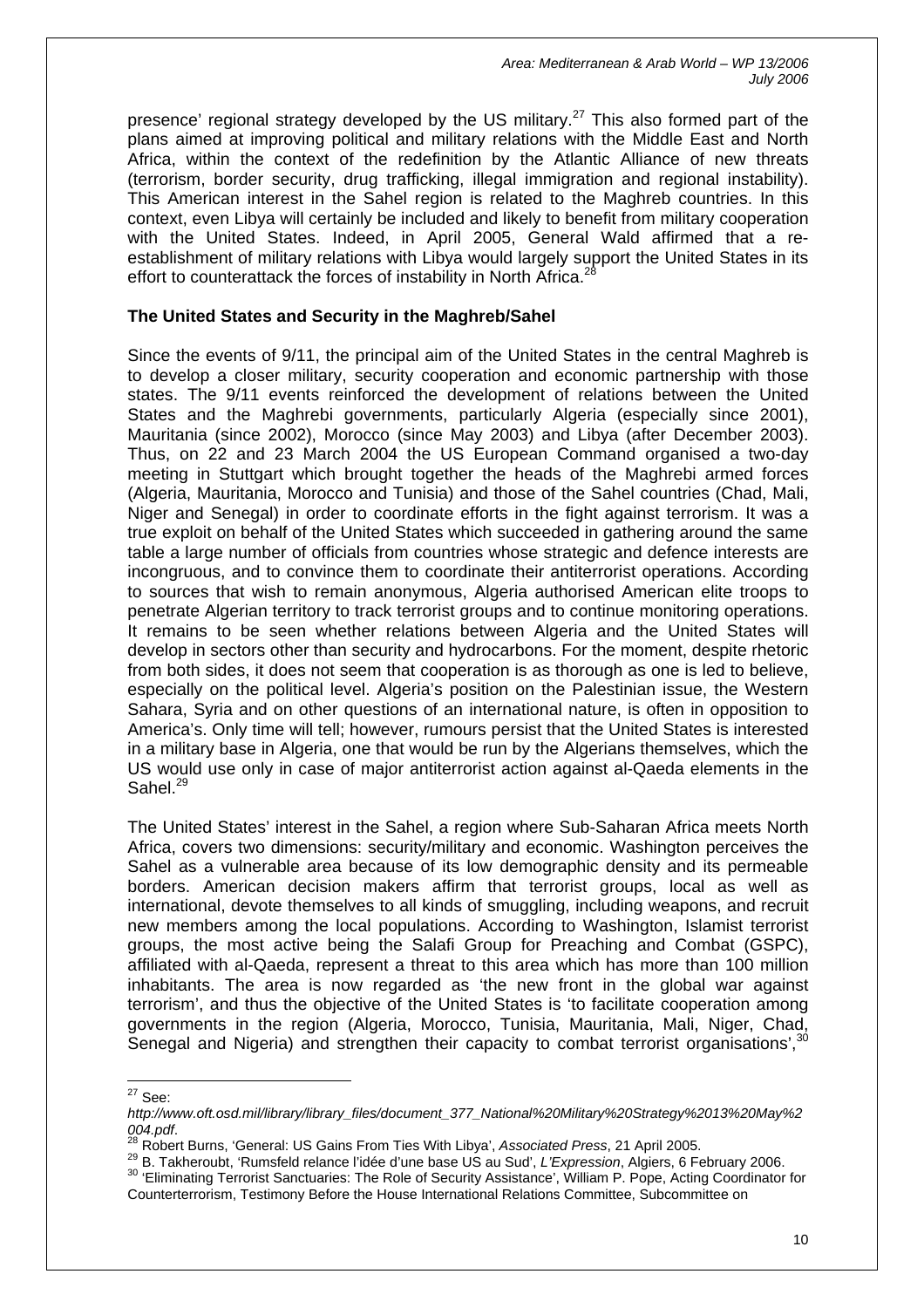but also to prevent terrorist groups from establishing bases in this region as they succeeded in doing in Afghanistan before 9/11. Thus, it is with this objective in mind that at the end of 2002 the Pan Sahel Initiative (PSI) was launched, a programme with a budget of more than US\$8 million, but which substantially increased since, in order to train specialised troops in the fight against terrorism in Chad, Mali, Mauritania and Niger. In 2003-04, American Special Forces of the European Command (EUCOM) were detached to train the security forces of these nations. Following this, native forces of Chad and Niger fought the GSCP members in their respective countries. American decision makers believe that the PSI programme, completed in early 2004, was a real success; a follow-up is being implemented under the name of Trans-Sahara Counterterrorism Initiative (TSCTI), which in effect replaced PSI, and whose objective is to reinforce the capacities to fight terrorism in the area, to consolidate and institutionalise cooperation between the security forces in the area.<sup>31</sup> TSCTI officially started in June 2005 with Exercise Flintlock 2005. The mission is for US special operations forces to provide training for their counterparts in seven Saharan countries, teaching military tactics, and to prevent terrorists from setting up sanctuaries in that region.<sup>32</sup> The original cost of this programme was US\$100 million. In April 2005, General Wald declared that he hoped that the programme's budget would reach at least US\$30 million in 2006 –it was only US\$5 million in 2005– and US\$60 million or more per annum for several years after 2006. The TSCTI is part of a long-term regional and bilateral strategy. During his speech at the conference on terrorism, co-sponsored by the United States, the African Union (AU) and the Africa Centre for Strategic Studies, held in Algiers in February 2005, the US Ambassador-at-large for Counterterrorism, Henry Crumpton declared that, 'We envision a multi-faceted, multi-year strategy aimed at defeating terrorist organisations by helping to strengthen regional counterterrorism capabilities, by enhancing and institutionalising cooperation between your security forces and ours and *most* importantly, by promoting economic development, good governance, education, liberal institutions and democracy. Through broad policy success we discredit terrorist ideology and deny them the recruits they need, while providing these erstwhile recruits opportunity and hope'.<sup>[33](#page-11-2)</sup>

From 8 to 20 February 2004, the Africa Centre for Strategic Studies (ACSS), created in 1999 within the Washington-based National Defense University (NDU) 'as an instrument, for Africans and their international partners, for collective reflection on the essential strategic challenges with which Africa is confronted with regards to security,' brought together 120 senior officials and civil servants in charge of the defence of the majority of African countries (42 in total). It also hosted American and European representatives of regional and international organisations and civil services. The questions of security, the fight against terrorism, civilian-military relations, the role of the military and democracy and defence budgets constituted the themes of this important meeting. In his welcoming speech of 9 February, Deputy Secretary of Defense Paul Wolfowitz recalled that the Pan Sahel Initiative as well as the antiterrorist initiative in East Africa constituted the key elements of American security policy on the African continent: 'We view our real military capability in the context of our partnerships with our many friends and allies around the world. When the United States acts in the world we do not act by ourselves but as part of a community of states, and we see our strength multiplied by the contribution of others and our interests advanced when the interests of others are advanced'.<sup>[34](#page-11-3)</sup>

International Terrorism and Nonproliferation, Washington DC, 10 March 2005. Available at:

<span id="page-11-0"></span>http://www[.](http://www.state.gov/s/ct/rls/rm/43702.htm)state.gov/s/ct/rls/rm/43702.htm.<br><sup>31</sup> For more information, see: http://www.up.ac.za/academic/cips/Publications/Col%20CD%20Smith%20Jr.ppt.<br><sup>32</sup> See: http://www.globalsecurity.org/military/ops/tscti.htm.<br><sup>33</sup> Hen

<span id="page-11-3"></span><span id="page-11-2"></span><span id="page-11-1"></span>Counterterrorism Efforts'. Available at: *http://usinfo.state.gov/af/Archive/2006/Mar/03-70981.html*. Paul Wolfowitz, Africa Center for Strategic Studies Senior Leader Seminar, Washington DC, 9 February 2004. Available at: *<http://www.defenselink.mil/speeches/2004/sp20040209-depsecdef0863.html>*.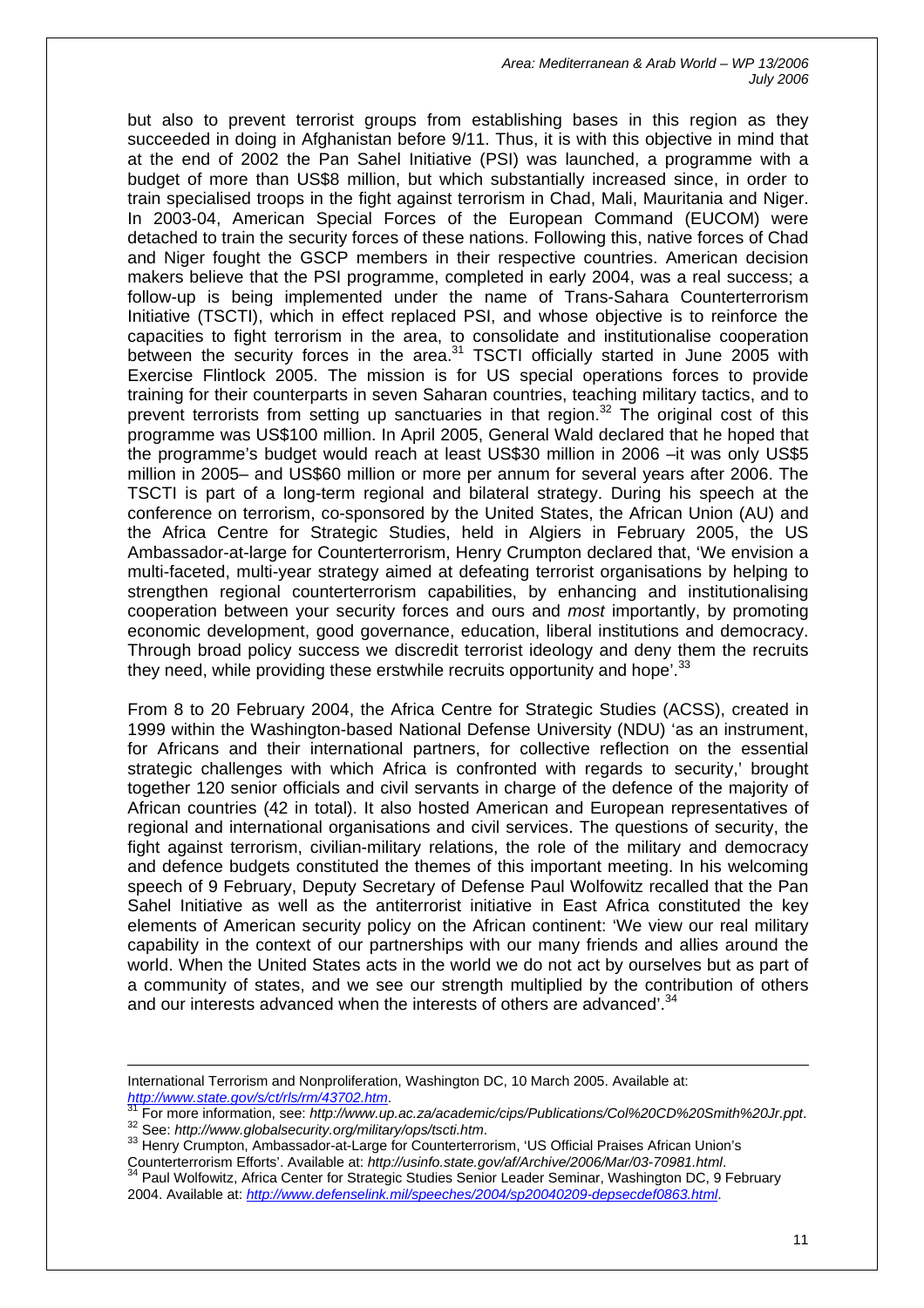Thus, it is obviously necessary to associate other nations in operations in which the United States is implicated and for which preparation and harmonisation are prerequisites for their success. Units of approximately 200 troops of the 10th Group of the American Army Special Forces were deployed in Chad, Mali, Mauritania and Niger in order to train the armies of these countries in the fight against terrorism and to improve their coordination with the American armed forces. It is precisely this type of coordination that in practice enabled them to dismantle Algeria's Abderrezak 'El Para' group in Chad. It is indeed because of the support of the US Navy and their P-3 air monitors that the Chadian troops succeeded in destroying this group and arresting its leader.<sup>[35](#page-12-0)</sup>

The new approach of the United States towards Mauritania is interesting. The official aim is bringing together Mauritania and America for the 'stabilisation' of the Sahel and putting a complete stop to actions of the 'salafist groups related to al-Qaeda'. However, this interpretation differs not only from that of the Mauritanian opposition, but also from some highly regarded think tanks. For the Mauritanian opposition, there is no terrorist danger which would threaten the security of the country. Mauritania, which had very good relations with Saddam Hussein's government, had, well before the US-led invasion of Iraq in 2003, already distanced itself from Baghdad in order not to be within Washington's firing range. Hence, it is as a sign of a pledge towards the United States that the government decided to establish relations with Israel in October 1999. The Israeli ministry of Foreign Affairs reckoned at the time that 'both Israel and the United States view the establishment of full diplomatic relations between Israel and Mauritania […] as a milestone in the promotion of normalisation, which is widely seen as the goal of the peace process which has evolved since the Madrid Conference.<sup>36</sup> But, in fact, this relation with Israel is one of the main reasons that brought the Arab nationalists and Mauritanian Islamists closer together. And it is for this reason also that an observer of African affairs declared that one must not confuse the legitimate claims of the opposition, on the one hand, and terrorists and coup plotters, on the other. According to Princeton N. Lyman, 'The US has to be especially careful that we do not become partners in a political process that drives people into the arms of Islamic extremists'[.37](#page-12-2) Furthermore, Colonel Maaouya Ould Sid'Ahmed Taya's government, overthrown in August 2005, felt threatened by the growing opposition to his rule, and hence, indirectly, Washington intervened to support him. His successor, Colonel Ely Ould Mohamed Vall, was careful not to alienate the opposition, to guarantee a democratic process and to maintain good relations with both the United States and Israel.

In the long term, the Pentagon aims to obtain access to bases in Mali and Algeria, to conclude agreements to refuel its planes in Senegal and Uganda and, finally, to initiate programmes of assistance and training. The establishment of bases in the Maghreb and the Sahel region would permit intervention all over the African continent and secure control over 'the arc of instability', which stretches from Afghanistan to the Gulf of Guinea, whilst passing through the main oil fields around the globe.

In the Maghreb, Morocco and Tunisia also benefit from an important level of aid from the United States. Morocco benefits from State Department programmes such as the ATA (Anti-Terrorism Assistance) and the TIP (Terrorist Interdiction Program). In 2004, the United States had already granted US\$6.5 million to Morocco to train Moroccans in the

<span id="page-12-0"></span> $\overline{a}$ 35 Jason Beaubien, 'The U.S. Military's Growing Role in Africa', *National Public Radio*, *All Things Considered*,

<span id="page-12-1"></span><sup>11</sup> October 2004. Available at: *http://www.npr.org/templates/story/story.php?storyId=4079474*. 36 Available at:

*http://www.mfa.gov.il/MFA/About%20the%20Ministry/MFA%20Spokesman/1999/Israel%20and%20Mauritania %20to%20Establish%20Diplomatic%20Rela*.

<span id="page-12-2"></span> $37$  Testimony before the House Committee on International Relations, Subcommittee on Africa Hearing on 'Fighting Terrorism in Africa', by Princeton N. Lyman, Ralph Bunche Senior Fellow and Director of Africa Policy Studies, Council on Foreign Relations, 1 April 2004. Available at: *http://www.cfr.org/publication.html?id=6912*.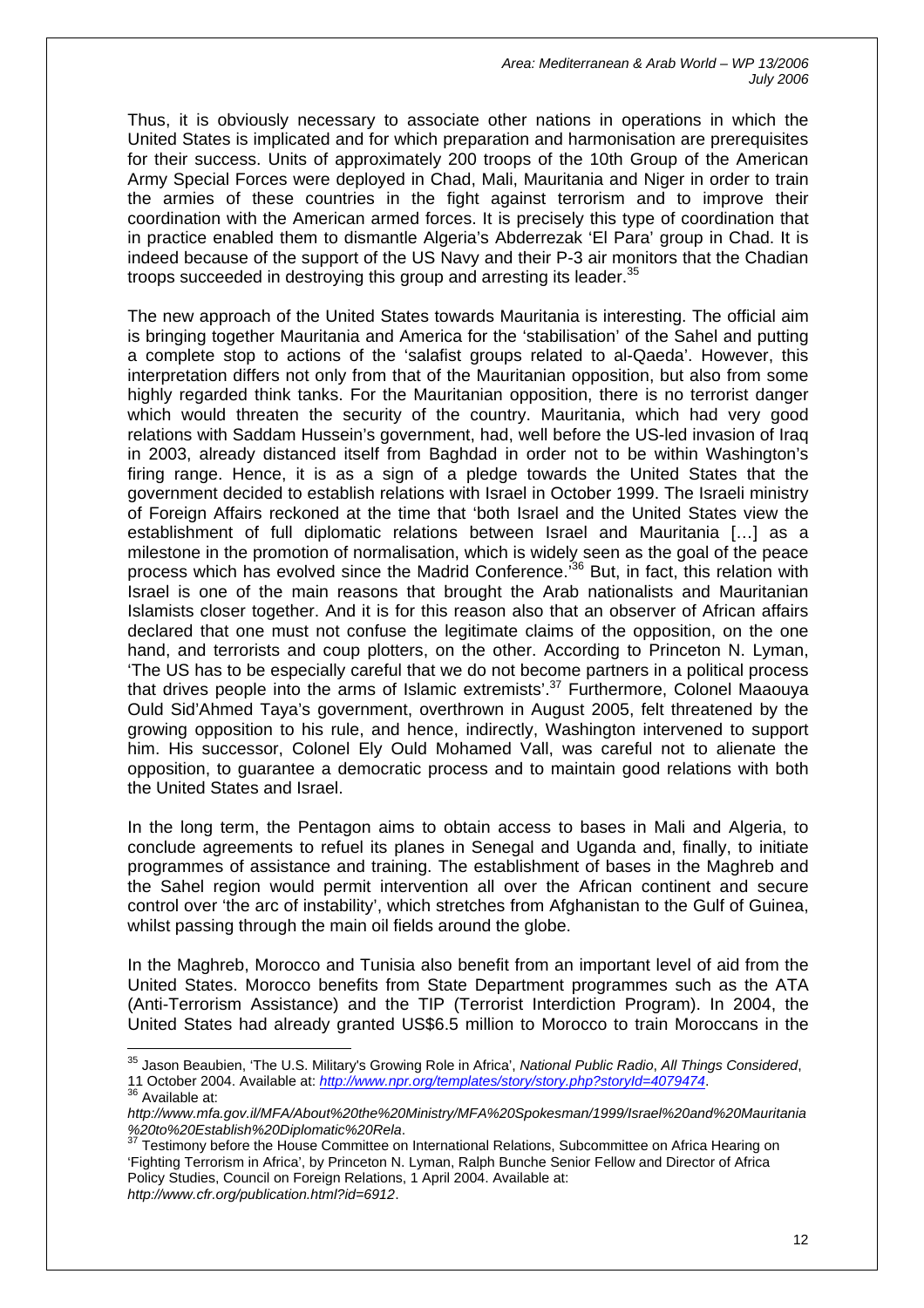fight against terrorism. The TIP was reinforced in 2005 to help Moroccans in the areas of security and protection of the ports, airports, terrestrial and porous borders. The programme's budget will treble by Fiscal Year 2007, reaching US\$12 million.<sup>38</sup> As seen above, cooperation with Algeria remains one of the most important aspects of bilateral relations since 9/11. This cooperation is centred on the exchange of information, military cooperation and the monitoring of the transfer of funds. However, it remains difficult to confirm or deny that the United States has established an NSA listening base in the Algerian desert, even if Americans as well as Algerians deny the existence of such a base. What is certain though is that American officials insist that Algeria has become 'extremely important to the United States'.<sup>39</sup>

The major question, of course, is: in addition to military activities, what is the prevention that the Pan-Sahel Initiative or the Trans-Sahara Counterterrorism Initiative is supposed to ensure? What can special operation forces do against poverty, disease, corruption, lack of education, antidemocratic rule and rulers and extremism in this impoverished region? One can only concur with the analysis contained in the recent International Crisis Group (ICG) report, which argues that heavy-handed US military response to the emergence of small Islamic terrorist groups in the Sahel could prove counter-productive and would invigorate the rise of Islamic militancy in this poor and remote region of West Africa. The ICG asserts convincingly that 'the Sahel is not a hotbed of terrorist activity [but] an area in which weak states constitute attractive targets for terrorist or criminal organizations'.<sup>40</sup> In this context, a number of experts consider that resorting to military means alone would yield counter-productive results. In order to counterbalance this military response and to avoid counter-productive results, the US Agency for International Development launched educational initiatives, while the State Department introduced a programme for airport security, and the Department of Treasury intervened to tighten up money-handling controls in the region.<sup>4</sup>

The US administration seems to have drawn some conclusions from its experience in Afghanistan and Iraq, where American soldiers face violent opposition from the local populations. American officers have now augured a new approach: Instead of mobilising a heavy US military presence in given areas of intervention, the new programme consists of dispatching Special Operations forces to countries like Mali and Mauritania in West Africa to train their soldiers and supply them with pickup trucks, radios and global-positioning system equipment. According to General James Jones, no US forces have been committed to combat in Africa. Involvement has primarily consisted of training and advisory teams. The hope, of course, is that American influence will be effective without being conspicuous.

## **Conclusions**

The events of 9/11 changed the Maghreb's geopolitical situation because not only did it encourage the bringing together of the Maghrebi states with the United States but it also made the latter take a greater interest in the area, which, from a security point of view, now extends to the Sahel region. It should be underlined however that, whereas the Maghrebi governments quickly sought to be integrated in an international coalition to fight terrorism, which also enabled them to justify their repression and their violations of human rights in the name of this same fight, these actions in fact increased the latent anti-Americanism in the area. One should not conceal the division which exists between rulers

<span id="page-13-0"></span><sup>&</sup>lt;sup>38</sup> See: http://www.whitehouse.gov/omb/expectmore/summary.10001110.2005.html.

<span id="page-13-2"></span><span id="page-13-1"></span>

<sup>39</sup> Author's interview with senior State Department official, Washington DC, 15 February 2006.<br><sup>40</sup> ICG Report, *Islamist Terrorism in the Sahel: Fact or Fiction?*, Report nr 92, 31 March 2005. Available at: *http://www.crisisgroup.org/home/index.cfm?l=1&id=3347*.

<span id="page-13-3"></span><sup>41</sup> Donna Miles, 'New Counter-terrorism Initiative to Focus on Saharan Africa War on Terror', *American Forces Press Service*, 1 June 2005.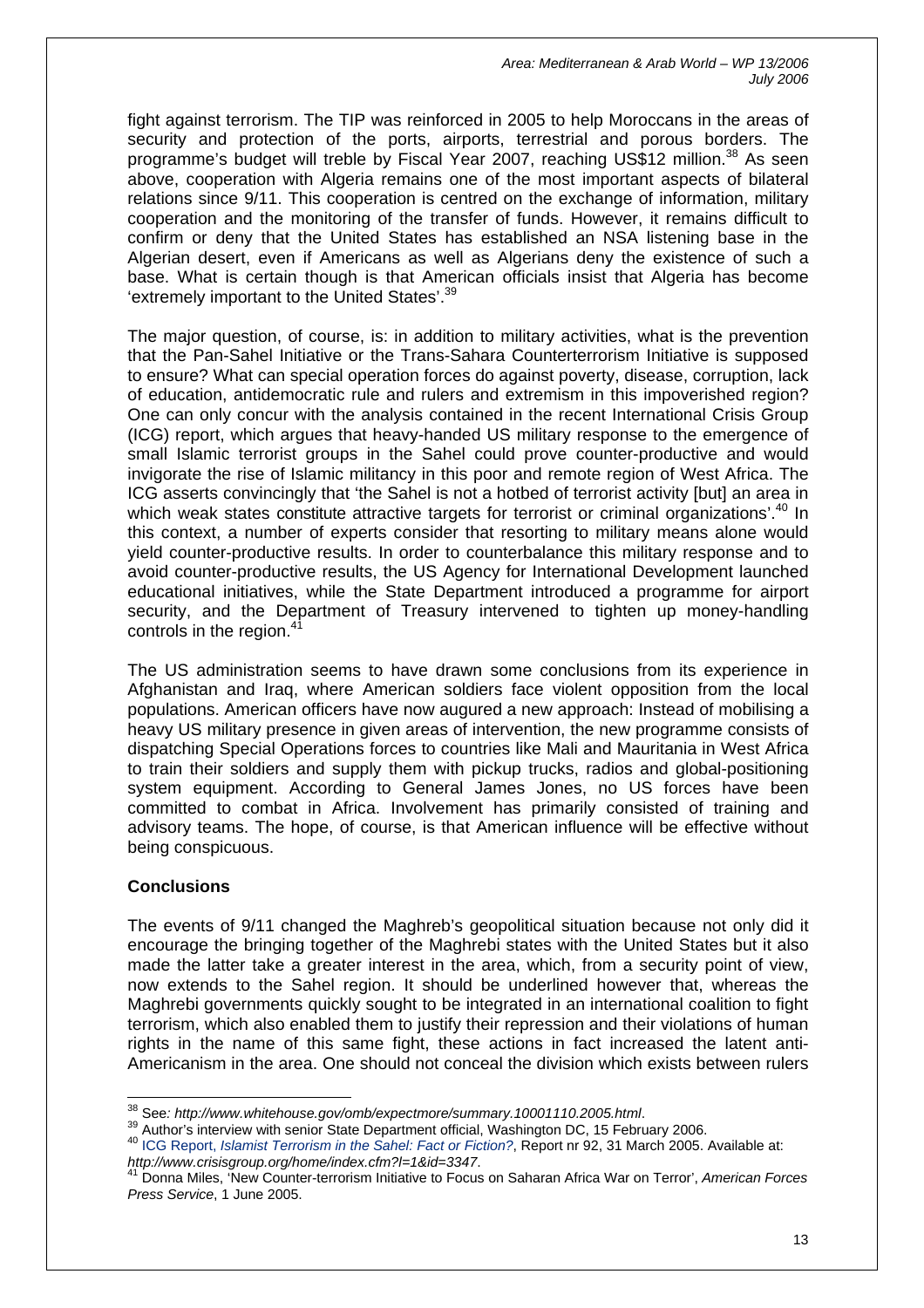and ruled with regard to the perception of the United States. For example, whereas the Moroccan government firmly condemned the 9/11 attacks, the public's reaction was different: although it was horrified by these attacks, Moroccan public opinion, like others in the region, blamed the United States because of its policy in the Middle East, in particular its unrestrained support for Israel against the Palestinians, as well as the embargo and the repeated attacks against Iraq. The war against Iraq in March 2003 did nothing but accentuate anti-Americanism in the area. The intentions of the American government to propagate democracy in the Arab world through the BMENA initiative are perceived in this area as a plan which aims to impose a 'ready-made democracy' which actually, according to this same opinion, dissimulates one main objective: the subjugation of the Arab and Muslim people to American and Israeli hegemony. Moreover, to support governments who do not take their practices from democratic principles does nothing but increase the frustration of the Maghrebi populations who reckon that the area suffers from a lack of iustice, social development and education, all necessary conditions to assure the legitimacy of the governments. The Arab Human Development Report 2004 confirms this observation.[42](#page-14-0)

There is no denying that Algerian-American relations have developed considerably over the last few years. However, in spite of Algeria's strategic, economic, and political importance to American policy in the Maghreb, the United States still remains much more sensitive to Morocco's interests than to Algeria's. Historical, ideological, political and military reasons provide the explanation for such a state of affairs. US support for colonial France in the 1950s had a negative, long-lasting influence on US-Algerian relations long after Algeria's independence in 1962. The misunderstandings and disagreements which characterised Algerian-American relations for nearly 30 years created a mutual mistrust between decision makers of the two countries which have only recently started to dissipate. Whether it is Algeria's support for national liberation movements, or frictions over the conflicts in Palestine and the Western Sahara, this prevented the development of close relations between the two countries in the past and partly explains the hesitation for a much more solid rapprochement. Notwithstanding the new pragmatism of Algeria's foreign policy,<sup>43</sup> the stance taken by Algeria often runs against the current of America's policy, especially with regard to the Israeli-Palestinian conflict or to the Western Sahara conflict because of the historical experiences of Algerian nationalism, but also for reasons of national security with respect to the Western Sahara. But, whatever their disagreements, a mutual respect between Algeria and the United States does exist. One must remember the crucial role played by Algeria in 1980 in the release of the American hostages held in Iran. More recently, in April 2005, Algeria tried to act as a mediator between the United States and Iran to solve the latter's differences on the question of Iranian nuclear power.

The growing interest of the United States in the Maghreb has repercussions for Europe but also for the Maghrebi states which might now try to use the United States as a counterweight in their relations with the European Union, especially with France. Morocco's Free Trade Agreement with the United States is a case in point. Yet European countries, especially France and Germany, gained points with the Maghreb, at least on the public opinion level, as a result of their opposition to the war against Iraq. In spite of the excellent relations between the Maghrebi governments and the United States, the same cannot be said about the populations, who display an undeniable anti-Americanism. It is unlikely that state relations can generate similar feelings in Maghrebi public opinion despite the public relations campaign started by the Pentagon in February 2005, whose aim is to influence Maghrebi public opinion by projecting a positive image of American policy and objectives. If the Bush Administration decided to launch another attack against

<span id="page-14-1"></span><span id="page-14-0"></span><sup>42</sup> *Arab Human Development Report 2004: Towards Freedom in the Arab World*, UNDP, New York, 2005. 43 Yahia H. Zoubir, 'The Dialectics of Algeria's Foreign Relations from 1990 to the Present', in Ahmed Aghrout (ed.), *Algeria in Transition: Reforms and Development Prospects*, Routledge, London, 2004, p. 151-182.